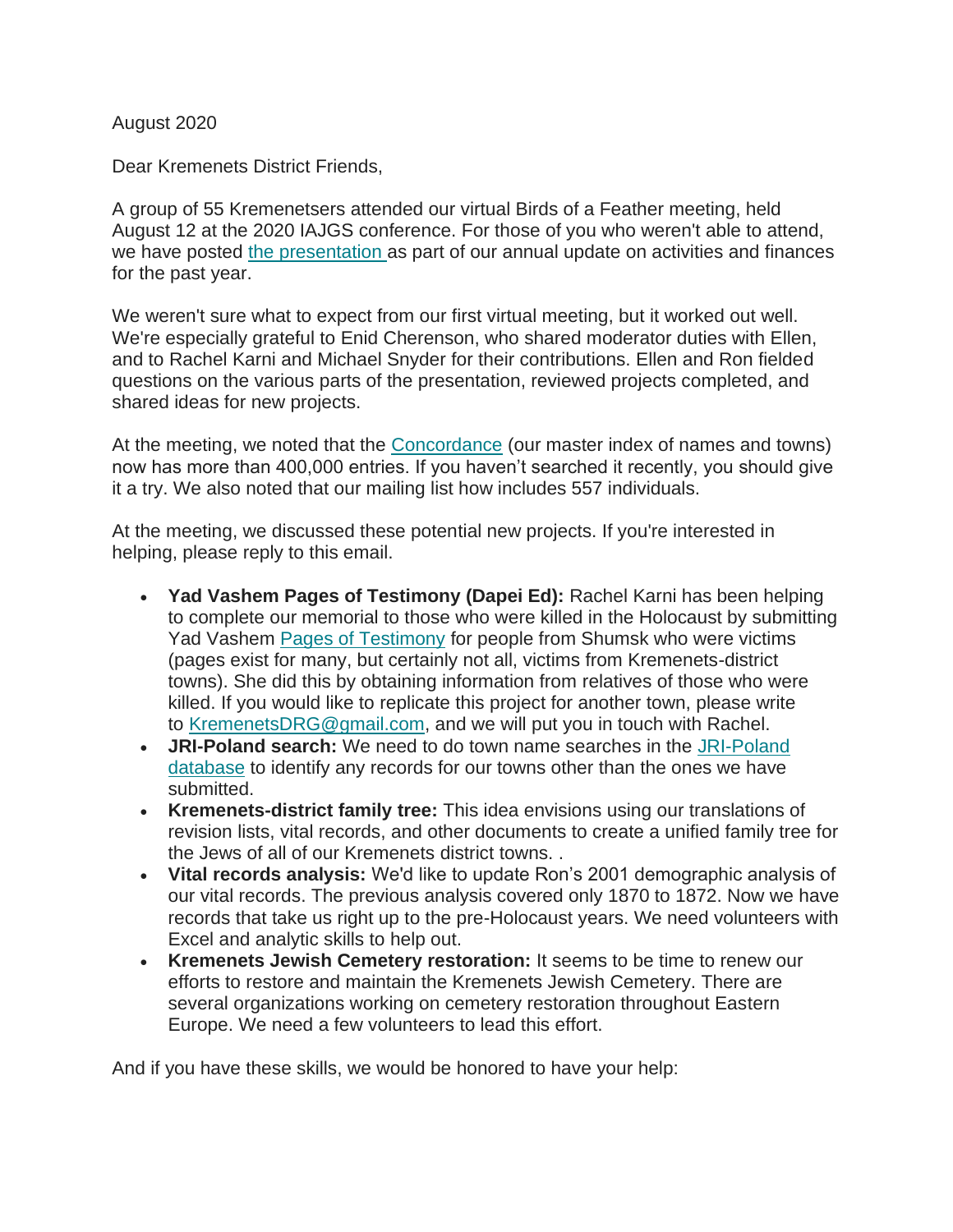- Download documents from the web and organize them
- Create and edit Excel worksheets
- Translate from Russian or Polish to English, or simply read the Cyrillic alphabet
- Manage large, complex projects

In the coming months, we'll send details on these and other projects. Please contact us if you can help in any way--and as always, donations help us pay our translators and acquire records. Please see below if you'd like to contribute.

Best wishes to all of you and many, many thanks for all your support. If ou'd like to make a donation, please see the instructions below.

Regards,

Ellen Garshick, Silver Spring, Maryland [\(kremenetsdrg@gmail.com\)](mailto:kremenetsdrg@gmail.com) Ron Doctor, Overland Park, Kansas [\(rddpdx@gmail.com\)](mailto:rddpdx@gmail.com); and Sheree Roth [\(ssroth@pacbell.net\)](mailto:ssroth@pacbell.net))

Co-Coordinators, Kremenets Shtetl CO-OP an activity of the Kremenets District Research Group <http://kehilalinks.jewishgen.org/Kremenets>

Ellen is researching BAT, AVERBAKH from Kremenets, Shumsk, Katerburg, and Folvarki, Ukraine; GERSHIK, HURWITCH from Staryye Dorogi and Bobruisk, Belarus; and ROTHKOPF (ROTKOP), GOLDBERG from Bialystok, Poland, and Baranivichi and Slonim, Belarus Ron is researching DOCTOR (DIOKHTER), VARER, AVERBAKH, KORENFELD … all from Kremenets, Oleksinets, Yampol, and Vishnevets; and KAZDOY (KOSODOY), DUBINSKI, DUBOVSKY … all from Kiev, Uman, Odessa, and Maryanovka.

## **How to Donate to the the Kremenets Shtetl CO-OP**

**Credit card:** Follow the instructions at [http://jri-poland.org/support.htm.](http://jri-poland.org/support.htm) Be sure to specify that your contribution is for Kremenets Towns.

**Mail:** Fill out [this form](https://jri-poland.org/noninternetdonationform.pdf) and mail it it with your check. Be sure to specify that your contribution is for Kremenets Towns.

**PayPal or bank draft:** Follow the instructions at [http://jri-poland.org/support.htm.](http://jri-poland.org/support.htm) Be sure to specify that your contribution is for Kremenets Towns.

When you send your donation, please also send an e-mail message

to [kremenetsdrg@gmail.com](mailto:kremenetsdrg@gmail.com) with the amount and date of your contribution so that we